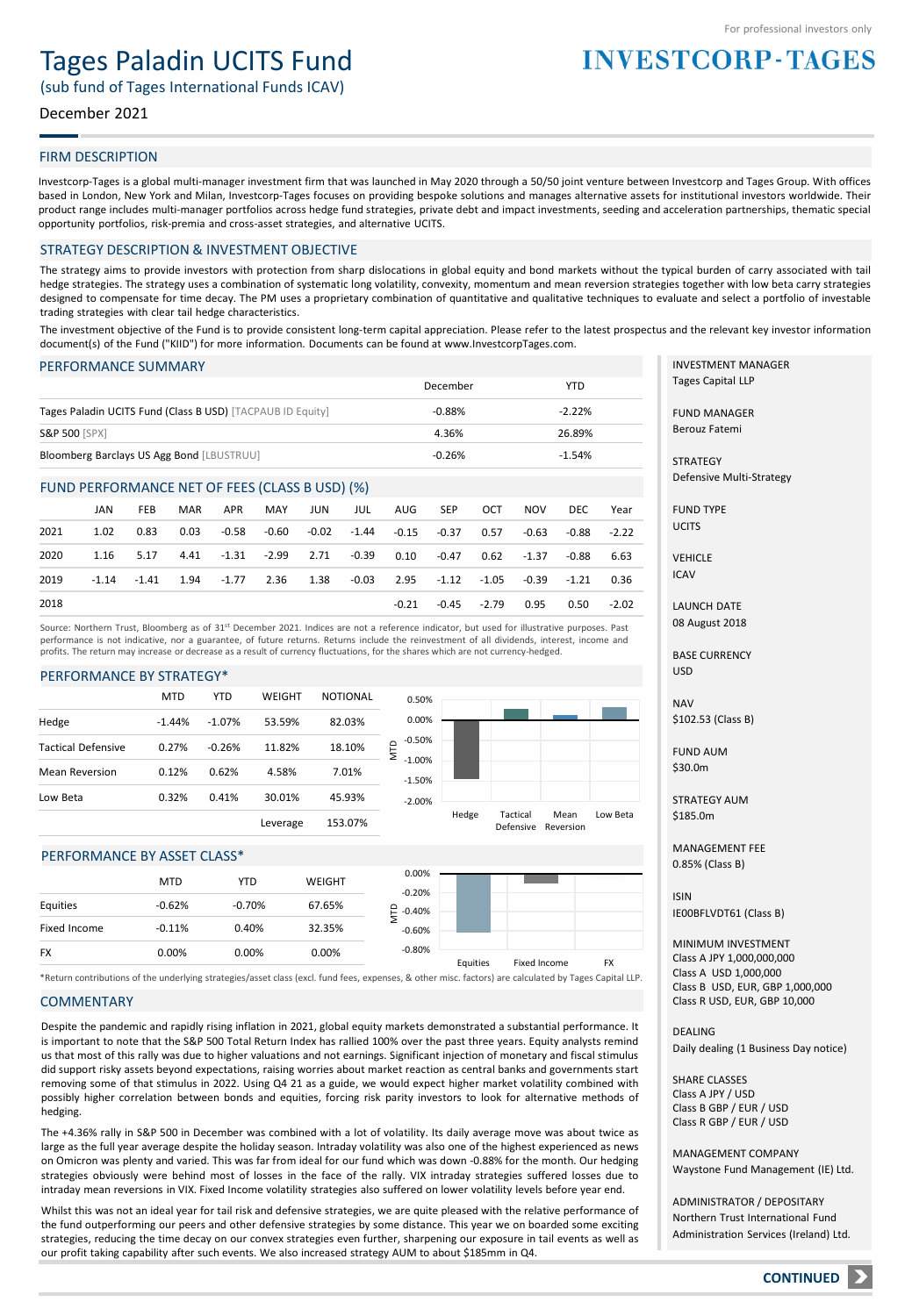# Tages Paladin UCITS Fund

**INVESTCORP-TAGES** 

(sub fund of Tages International Funds ICAV)

December 2021

### NOTIONAL BREAKDOWN BY STRATEGY **RISK ALLOCATION BY STRATEGY**



### NOTIONAL BREAKDOWN BY ASSET CLASS



# TAIL HEDGE SCORE\*



\*The tail hedge score is a metric which estimates the expected recovery rate of the Paladin Fund for each risk factor. It is based on historical monthly returns over the last three and ten years.



# VOLATILITY



#### MONTHLY EXPECTED SHORTFALL (95% cVAR)



# RISK & REWARD PROFILE

|  | <b>Higher risk</b><br><b>Lower risk</b> |  |  |  |  |                                 |  |  |
|--|-----------------------------------------|--|--|--|--|---------------------------------|--|--|
|  | <b>Typically lower rewards</b>          |  |  |  |  | <b>Typically higher rewards</b> |  |  |
|  |                                         |  |  |  |  |                                 |  |  |

Risk Scale from the key investor information document(s) of the Fund ("KIID"). Risk 1 does not mean a risk-free investment. This indicator may change over time. Please refer to the risk glossary at the back of this document.

Investcorp 48 Grosvenor Street, London, W1K 3HW Tel: +44 (0)20 3743 3476

Email: [IR-EU@investcorp.com](mailto:IR-EU@investcorp.com)



Long Volatilus<br> **Best Performing Fund over a 2 Year Period**<br>
Tages Paladin UCITS Fund<br> *(Investorp-Tages)* 

Please click [here](https://thehedgefundjournal.com/wp-content/uploads/2021/03/UCITS-Hedge-Awards-2021-Winners-List.pdf) for proof of award. Awards are not an indicator for future performance.